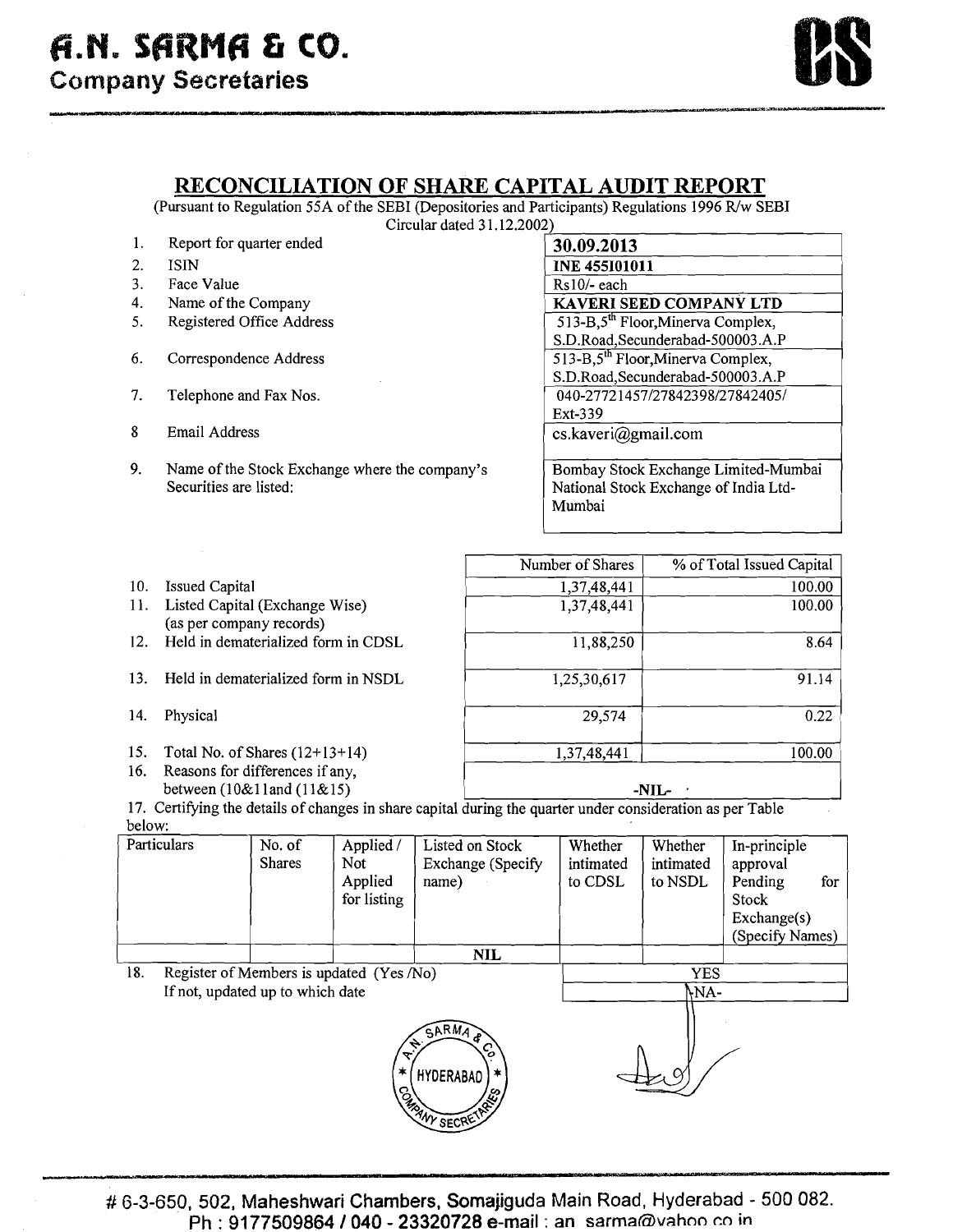

19. Reference of previous quarter with regard to excess dematerialized shares, if any: -NA-

20. Has the Company resolved the matter mentioned in Point No.19 above, in the current quarter? If not reason why? -N.A-

21. Mention the total no. of requests, if any, confirmed after 21 days and the total no. of requests.pending beyond 21 days with the reasons for delay.

| Total No. of de mat requests  | No. of requests | No. of shares | Reasons for delay |
|-------------------------------|-----------------|---------------|-------------------|
| Confirmed after 21 days       | -NIL-           | -NIL-         | -NIL-             |
| Pending for more than 21 days | -NIL-           | -NIL-         | -NIL-             |

22. Name, Telephone & Fax No. of Compliance Officer of the company 23. Name, Address, Telephone & Fax No., Regn no. of the Auditor 24. Appointment of common agency for share registry work (if yes, name and address) 25 Any other detail that (e.g. BIFR Company, delisting from Stock Exchange, company changed its name etc.) quditor may like to **Mr.V.R.S.Murti,**  Company Secretary & Compliance Officer, Ph No: 040-27842398/27842405 Fax no: 040- 2781 1237. **Mr.A.N.SARMA**  Practicing Company Secretary C.P. No.7812 6-3-650,502, Maheshwari Chambers, Somajiguda, Main Road, Hyderabad-500082 Phone( M):09177509864 Email: an\_sarma@yahoo.co.in **Bigshare Services Pvt.Ltd,**  306, Right Wing,Amrutha Ville, 0pp.Yashodha Hospital, Rajbhavan Road, Somajiguda, Hyderabad-500 082 Phone Number :040- 23374967 Tele Fax -040-23370295 **-NIL-**

**Place: Hyderabad Date: 16.10.2013** 

provide



 $\blacktriangle$ AR MA

**Company Secretary in Practice M. No. FCS** 4557, **C.P. No.7812**